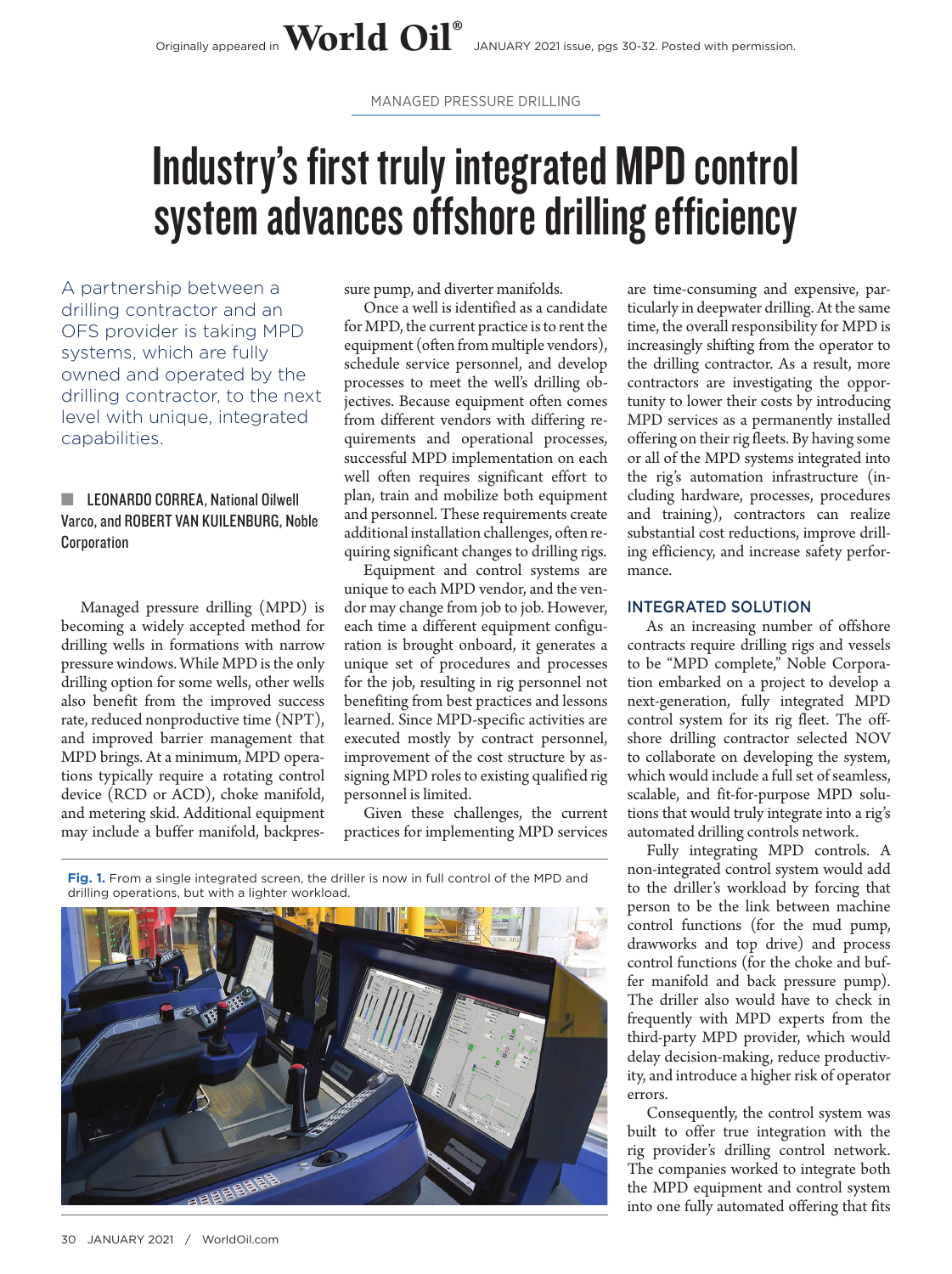seamlessly into the rig's control system. As an experienced OEM, NOV drew on its extensive knowledge in designing dedicated MPD rig control systems into existing cyberbase installations and ensuring a seamless integration.

The integrated MPD system's operation was optimized further, with a comprehensive transient model that couples mechanical and hydraulic effects in the drilling process, and accounts for compressibility, density, and inertia of different drilling fluids, as well as the effects of temperature and cuttings loading. The model also includes a built-in early kick and loss detection module, which analyzes flow in comparison to expected flow out, and considers pipe movement, pump speeds, mud compressibility and other effects to accurately identify a kick or loss event.

Downhole pressure variations, due to varying flowrates, multi-fluid operations, and drillstring movement (both surge and swab) are modelled and proactively managed by the MPD control system. The model is calibrated to match downhole measurements during operation. The comprehensive model's abilities are unique to the industry, as it is capable of analyzing the well and rig equipment dynamics in many different perspectives and applications. NOV has proven the model in various field opportunities. It is part of several product offerings, including the SoftSpeed II stick/slip mitigator, optimization applications with wired drillpipe and MPD.

### SYSTEM BENEFITS

The fully integrated MPD system has been developed, trialed, and implemented in the field, where it is quickly proving to be a robust, solid and flexible system for the driller's program. By having all chokes, mud pumps, top drives, and other equipment completely connected and working in unison, the drilling operation proceeds with full control of the downhole pressure and far greater speed and efficiency.

The integrated control system also removes the driller from performing routine machine controlling functions and repetitive, sequential tasks. Automating many of these functions now elevates the driller to a position of a process manager instead of manually controlling many tasks.

From a single integrated drilling screen, the driller can now perform both MPD and drilling operations with far greater efficiency and response time, **Fig. 1**. Training simulations with the new system demonstrate a 33%-to-80% improvement in the driller's reaction time to events and changes in the MPD conditions, compared to the previous non-integrated, dual-screen control scenario.<sup>1</sup>

A fully integrated MPD operation, conducted by the driller, helps to resolve several inter-organizational factors that a recent study found contribute to offshore incidents on the Norwegian Continental Shelf. These include: ambiguities in roles between personnel from different companies; a breakdown in competence across interfaces; insufficient quality control between organizations; and a communication gap between companies.<sup>2</sup>

The performance improvement realized by the integrated MPD system suggests that the driller can assume additional MPD monitoring responsibilities, without the need to communicate with the OEM's MPD experts, if the integrated control system places the most relevant MPD details directly on their screen. The fully integrated system also helps drillers fulfill an industry need to minimize the number of personnel on a jackup rig or deepwater drilling rig. While a non-integrated MPD operation may require seven to eight dedicated MPD third-party personnel to operate, the fully integrated system helps to reduce the number of personnel to just two or three, which are employed by the drilling contractor, **Fig. 2.**

By using their own personnel to fully operate the MPD system (without any third parties onboard), the drilling contractor is creating its own domain knowledge and operational processes, which they can disseminate to the rest of their MPD operations on other rigs. In addition, the driller's own MPD representatives can be reassigned easily to other operations on the rig, when MPD is offline. Thanks to an early adoption of this truly integrated MPD offering, Noble is the first drilling contractor in the offshore drilling industry to optimize the number of MPD personnel on the rig.

Proving its potential offshore. After less than two years of close collaboration and joint development, the drilling contractor equipped the fully integrated MPD system into the rig controls of its *Noble Globetrotter II* drillship, a deepwater driller rated to a water depth of 10,000 ft and drilling depth of 40,000 ft. Thanks to rig integration and advanced automation designed into it, the Globetrotter II MPD system, fully owned and operated by Noble, is the industry's first true integrated system. In another industry first, the *Globetrotter II's* own rig crew ran the entire operation, with no NOV personnel or third parties onboard the drillship. To date, the drilling contractor has drilled five MPD wells with the *Noble Globetrotter II* system—one offshore Bulgaria and four in the Gulf of Mexico (GOM). All of these were deepwater drilling applications.

As a testament to the trust that the well owner placed in the MPD team, Noble drilled the first well in Bulgaria with

**Fig. 2.** Traditional MPD services require five to 10 additional people on the rig, including third parties and rig MPD personnel. But after implementing the fully integrated MPD system with NOV's automated controls, Noble brought the total number of people to just three, consisting of their own employees. This is a significant cost-savings that brings the contractor closer to its goal of having just two dedicated MPD techs.